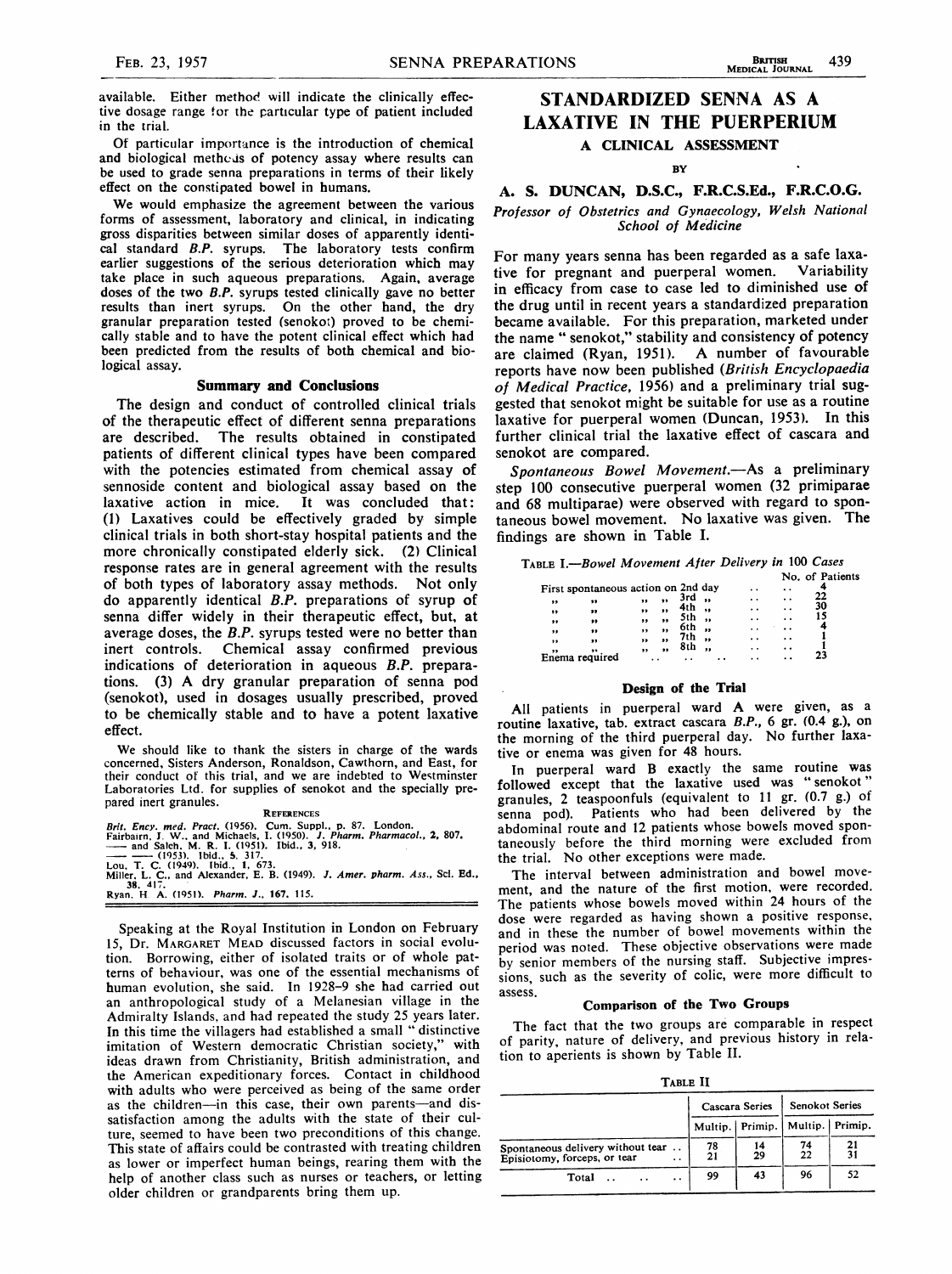Of the cascara series 37 patients had been in the habit of taking aperients before pregnancy, and <sup>a</sup> total of 58 had taken aperients during the pregnancy. Of the senokot series 29 patients had been in the habit of taking aperients before pregnancy and <sup>a</sup> total of 56 had taken aperients during the pregnancy,

#### Results

The results of the trial are summarized in Tables III-V.

TABLE III.-Response to the Laxative

|                                                                                                                                                         | No. of Patients     |                                 |  |
|---------------------------------------------------------------------------------------------------------------------------------------------------------|---------------------|---------------------------------|--|
|                                                                                                                                                         |                     | Cascara Series   Senokot Series |  |
| Bowels open within 4 hours<br>first open between 4 and 12 hours<br>,,<br>$12 \dots 24$<br><br><br>$\ddot{\phantom{a}}$                                  | 6<br>39<br>35       | 20<br>87<br>21                  |  |
| Total positive response within 24 hours<br>No response within 24 hours<br>$\ddot{\phantom{a}}$<br>Time of response not recorded<br>$\ddot{\phantom{0}}$ | $80(56.3%)$ *<br>61 | 128 (86.5%)*<br>19              |  |
| Total No. in trial                                                                                                                                      | 142                 | 148                             |  |

 $*P < 0.01$ .

TABLE IV.-Nature of Motions in Patients Showing <sup>a</sup> Positive Response Within 24 Hours

|                                                          |                               |                                                                         |                                 | No. of Patients                                                               |                                 |                                                   |                                                           |
|----------------------------------------------------------|-------------------------------|-------------------------------------------------------------------------|---------------------------------|-------------------------------------------------------------------------------|---------------------------------|---------------------------------------------------|-----------------------------------------------------------|
| Nature of First Motion                                   |                               |                                                                         |                                 |                                                                               |                                 |                                                   | Cascara Series   Senokot Series                           |
| Normal<br>Loose<br>Watery<br>Constipated<br>Not recorded | $\cdot$ $\cdot$<br>. .<br>. . | $\ddot{\phantom{0}}$<br>. .<br>$\cdot$ .<br>. .<br>$\ddot{\phantom{a}}$ | . .<br>. .<br>. .<br>. .<br>. . | . .<br>$\ddot{\phantom{0}}$<br>$\ddot{\phantom{0}}$<br>$\cdot$ .<br>$\cdot$ . | . .<br>. .<br>. .<br>. .<br>. . | 29(36.25%)<br>23(28.75%)<br>(3.75%)<br>23(28.75%) | 60 (46.9%)<br>39 (30 5%)<br>16 (12.5%)<br>$(7.8\%)$<br>10 |
| Total (positive response)                                |                               |                                                                         |                                 |                                                                               | $\ddot{\phantom{0}}$            | 80                                                | 128                                                       |

TABLE V.-Number of Motions Within 24 Hours of Taking the Laxative

|                                                                                                                     |                                    |    | Cascara Series   Senokot Series |  |
|---------------------------------------------------------------------------------------------------------------------|------------------------------------|----|---------------------------------|--|
| Patients having 1 motion<br>. .<br>2 motions<br>,,<br><br>$\ddot{\phantom{0}}$<br>99<br>,,<br>,,<br>$\cdot$ $\cdot$ | . .<br>$\ddot{\phantom{0}}$<br>. . |    | 86<br>23                        |  |
| 4 or more motions<br>,,<br>$\bullet\bullet$<br>Total (positive response)                                            | . .<br>. .                         | 80 | 128                             |  |

Resumption of Normal Bowel Habit.—After initial bowel movement 52 of the cascara series and 32 of the senokot series required further aperients or an enema during the puerperium. This is not regarded as significant, because 37 of the cascara series and 29 of the senokot series had been in the habit of taking laxatives regularly even before pregnancy.

Incidence of Gripes.—Of patients who had a positive re-sponse within 24 hours, 10 (12.5%) in the cascara series and

22 (17.2%) in the senokot series experienced gripes.<br>*Lactation*.—No difference in lactation performance was observed between the two groups. There was no evidence that either laxative had an adverse effect on lactation.<br>Illingworth (1953) suggested that babies may develop diarrhoea when receiving milk from mothers taking senna<br>or cascara. Experimental evidence (Tyson et al., 1937; Friebel and Walkowiat, 1951) shows that senna glycosides do not appear in maternal milk. Certainly in this small series there was no instance of diarrhoea amongst the babies.

Previous History in Relation to Laxatives<br>For the purpose of comparison of the two groups in the trial a detailed history of the previous use of laxatives was<br>taken. The results of this inquiry are presented as they give<br>an indication of the habits in relation to laxatives in a small sample of married women.

Of the 95 primigravidae, 23 took laxatives regularly before they became pregnant. The drugs used were liquid paraffin in 5 cases, cascara in 5, salts in 4, doctor's prescription in 2, and various (1 each) in 7. During pregnancy a total of <sup>39</sup> primigravidae took laxatives regularly.

Of the 195 multiparae, 43 took laxatives regularly before the present pregnancy. The drugs used were liquid paraffin in 12, cascara in 9, "agarol" in 7, various in 15. During pregnancy 75 of the multiparae took laxatives regularly.

In view of the evidence that liquid paraffin prevents absorption of fat-soluble vitamins it is interesting to note that 43 of the 290 women studied took liquid paraffin regularly during the pregnancies.

#### **Discussion**

In the preliminary study it was found that 56 out of 100 patients had spontaneous bowel movements by the end of the fourth puerperal day. The positive-response rate in the cascara series (56.3%) shows no improvement on this. In the senokot series the positive-response rate was 86.5%, and this difference is statistically significant. In these positive-response groups a higher proportion of the senokot series had normal motions (46.9% compared with 36.25%), but also a higher proportion had loose or watery motions (43% compared with  $32.5\%$ ). On these findings it is clear that with the dosage used senokot was a more effective laxative than cascara. The question arises whether this greater effect was merely a matter of size of dose. The pharmacopoeial dose of tab. extract cascara B.P. is 2-8 gr. (0.13-0.5 g.) (the dose used was 6 gr. (0.4 g.), which is three-quarters of the maximum B.P. dose) and of senna pod B.P. is 10-30 gr. (0.65-2 g.) (the dose used was equivalent to <sup>11</sup> gr. (0.7 g.), which is one-third of the maximum B.P. dose). The laxative effect should therefore have been greater rather than less in the cascara series. The reason for this discrepancy appears to lie in the fact that tab. extract cascara B.P. is unstandardized and contains only part of the original activity of the bark (Fairbairn and Mahran, 1953), whereas senokot is standardized and contains 100% activity of senna pod (Fairbairn and Michaels, 1950). A further point of practical importance is that for a fully active preparation such as senokot the upper limit of dosage for senna pod  $B.P.$  (30 gr.-2 g.) may be too high.

No untoward side-effects of the laxatives were noticed apart from gripes. The fact that a higher proportion of the senokot series had gripes is thought to be due to overdosage, because for the purpose of the trial it was necessary to give the same dose to all patients. Further experience with senokot has shown that an occasional patient experiences severe gripes in spite of smaller dosage, but this has been so infrequent that it has not detracted from the advantages of the drug. The majority of patients expressed the opinion that they preferred senokot to other laxatives which they had used in the past. This might be attributed to the novel form of the preparation in chocolateflavoured granules. Senokot is also available, however, in tablet form, and a further series of 138 patients was studied under the same trial conditions with the exception that granules were replaced by tablets. The results of this further trial are so similar to those reported above that they are not given in detail. More than half of these patients said that they preferred senna to other laxatives they had used.

The continued use of senokot since the trial was completed has confirmed that it is a very satisfactory laxative for puerperal women. Its value during pregnancy is much more difficult to subject to a clinical trial, but it seems very satisfactory for this purpose. A few patients complaining of severe morning sickness have improved dramatically following regular administration of senokot. The question whether senna is more effective in this respect than other laxatives will require further study.

### Summary

In <sup>a</sup> series of <sup>100</sup> puerperal women who were given no laxative in the puerperium only 26 had spontaneous bowel movements by the end of the third day, but 71 had had spontaneous motions by the end of the fifth puerperal day.